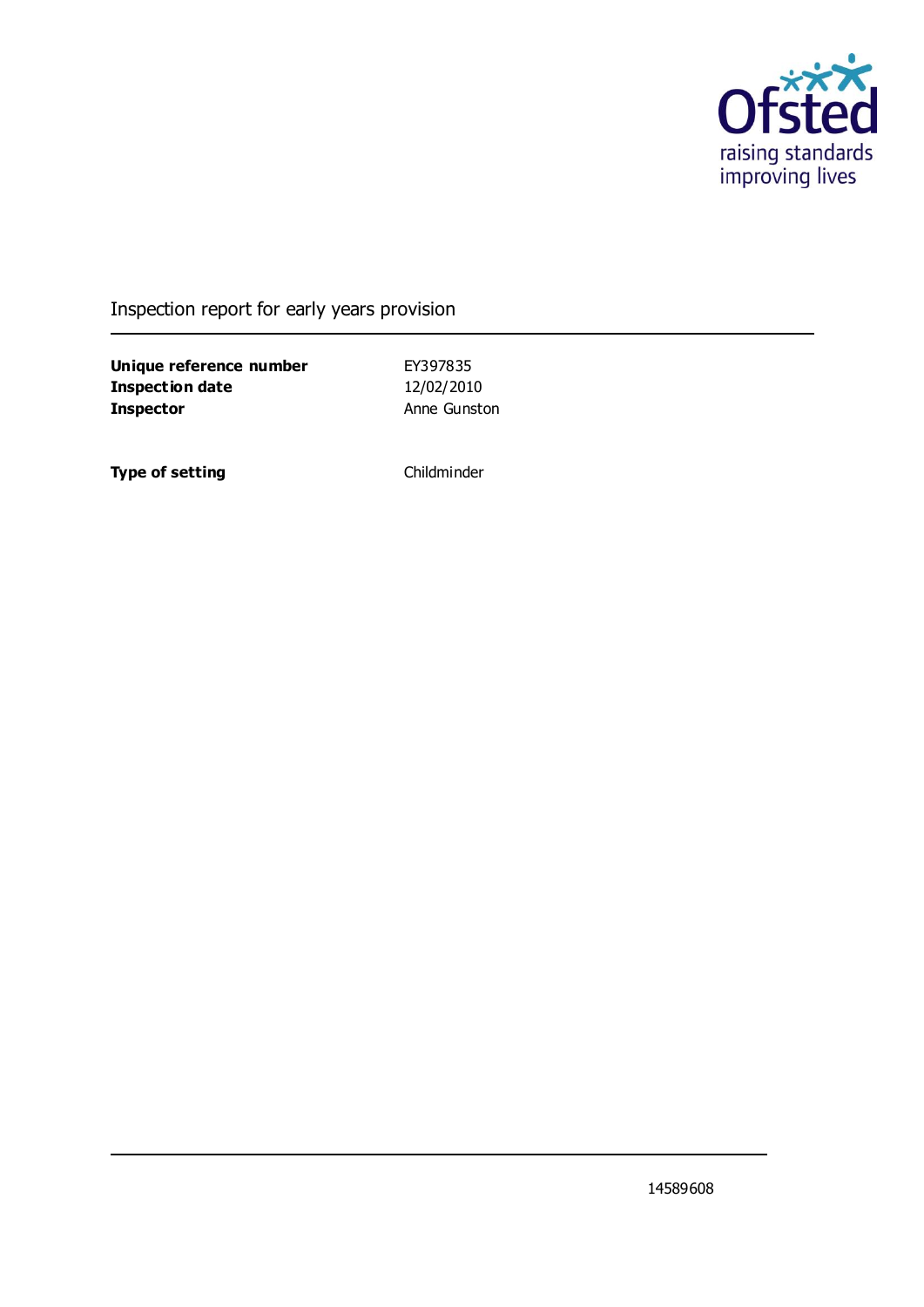The Office for Standards in Education, Children's Services and Skills (Ofsted) regulates and inspects to achieve excellence in the care of children and young people, and in education and skills for learners of all ages. It regulates and inspects childcare and children's social care, and inspects the Children and Family Court Advisory Support Service (Cafcass), schools, colleges, initial teacher training, work-based learning and skills training, adult and community learning, and education and training in prisons and other secure establishments. It rates council children's services, and inspects services for looked after children, safeguarding and child protection.

If you would like a copy of this document in a different format, such as large print or Braille, please telephone 0300 123 1231, or email enquiries@ofsted.gov.uk.

You may copy all or parts of this document for non-commercial educational purposes, as long as you give details of the source and date of publication and do not alter the information in any way.

Royal Exchange Buildings St Ann's Square Manchester M2 7LA

T: 0300 123 1231 Textphone: 0161 618 8524 E: enquiries@ofsted.gov.uk W: [www.ofsted.gov.uk](http://www.ofsted.gov.uk/)

© Crown copyright 2009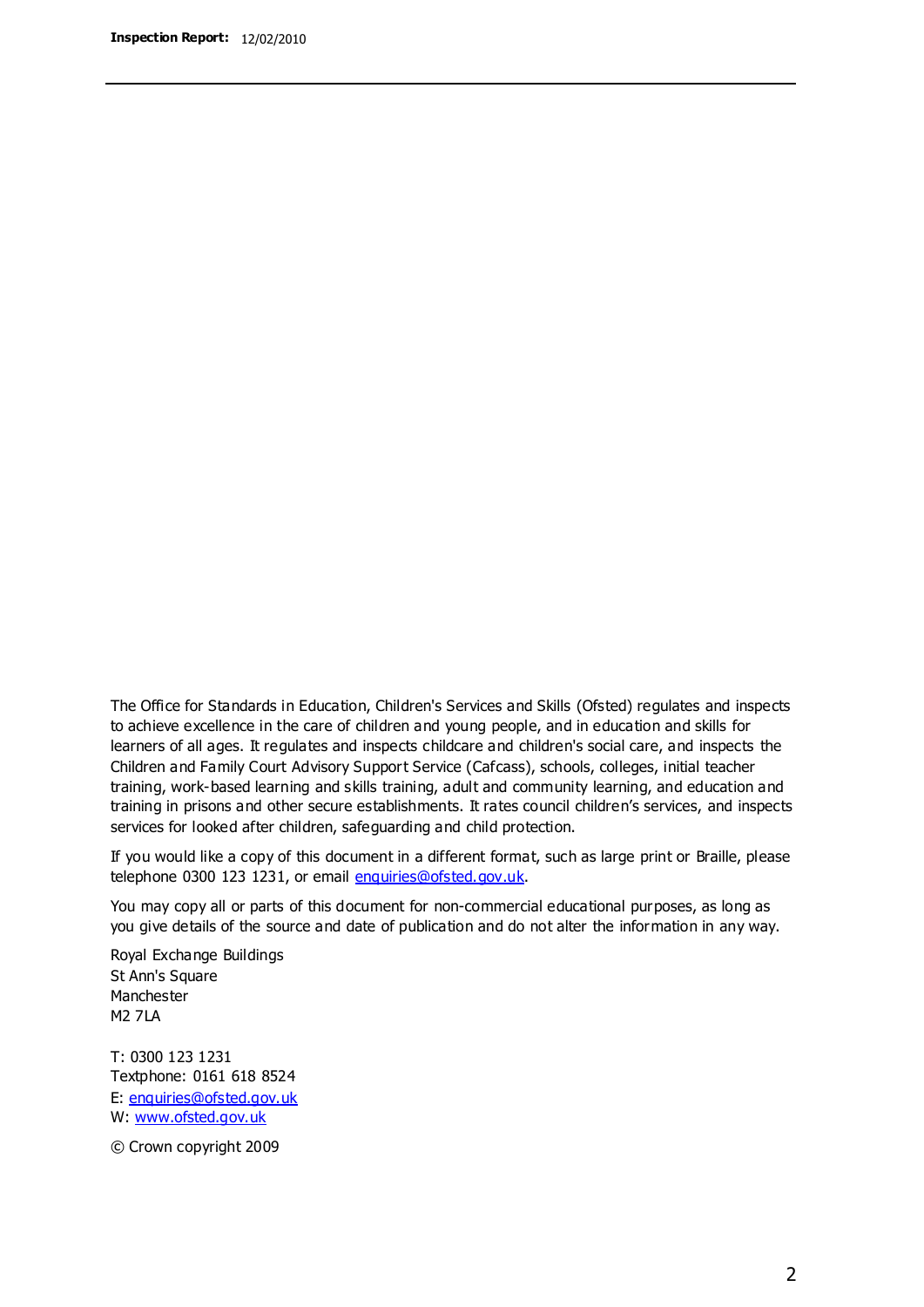#### **Introduction**

This inspection was carried out by Ofsted under Sections 49 and 50 of the Childcare Act 2006 on the quality and standards of the registered early years provision. 'Early years provision' refers to provision regulated by Ofsted for children from birth to 31 August following their fifth birthday (the early years age group). The registered person must ensure that this provision complies with the statutory framework for children's learning, development and welfare, known as the *Early* Years Foundation Stage.

The provider must provide a copy of this report to all parents with children at the setting where reasonably practicable. The provider must provide a copy of the report to any other person who asks for one, but may charge a fee for this service (The Childcare (Inspection) Regulations 2008 regulations 9 and 10).

The setting also makes provision for children older than the early years age group which is registered on the voluntary and/or compulsory part(s) of the Childcare Register. This report does not include an evaluation of that provision, but a comment about compliance with the requirements of the Childcare Register is included in Annex B.

Please see our website for more information about each childcare provider. We publish inspection reports, conditions of registration and details of complaints we receive where we or the provider take action to meet the requirements of registration.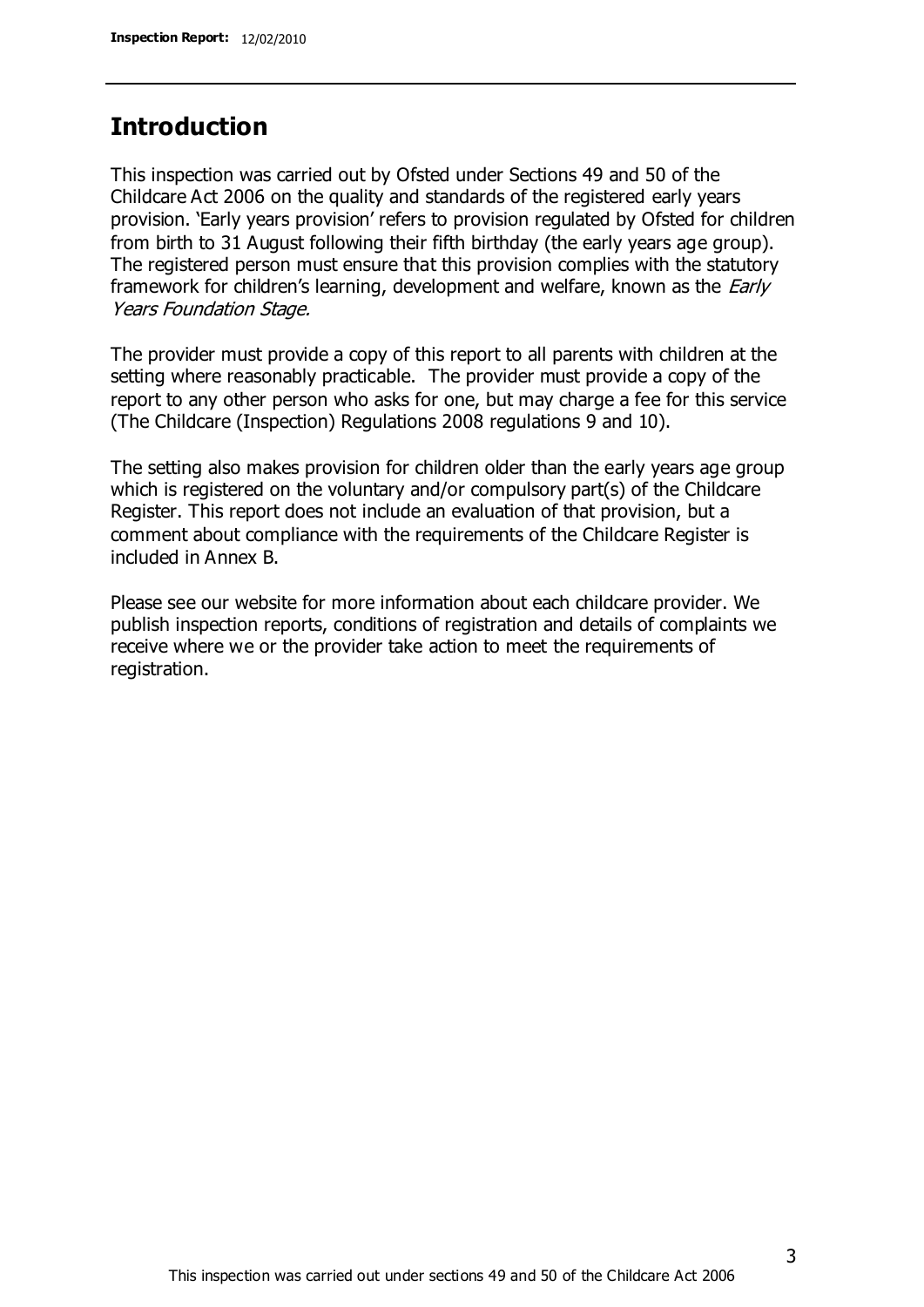### **Description of the childminding**

The childminder re-registered in 2009 after moving away from this area where she was a childminder for nine years. She is registered on the Early Years Register and both the compulsory and voluntary parts of the Childcare Register. She is able to care for a total of six children under eight at any one time, of whom three may be in the early years age range. She is currently caring for two children in the early years age group and one child in the later years age range on a part-time basis. She lives with her husband and school age son in a house in the North End area of Portsmouth. All of the home is registered although in practice the ground floor is available to children for play and is completely accessible. Toilet facilities are on the ground floor of the home and there is a secure garden available for outdoor play. The family have a variety of pets. The childminder is a member of the National Childminding Association.

### **The overall effectiveness of the early years provision**

Overall the quality of the provision is outstanding.

The childminder has extremely effective partnerships with parents of children in her care. She is very able to meet the individual needs of each child because she has in-depth knowledge of their unique characteristics. The childminder is completely aware of the value of working closely with anyone involved in a child's life. Children are completely happy, entirely protected and make excellent progress in their learning and development. The childminder is really well organised and her love of children's company is evident. She is motivated and constantly evaluates her practice; she seeks and willingly accepts guidance from professionals involved in childcare. The childminder's focus for the future is completion of additional training because she recognises that this maintains her level of commitment as well as promoting positive outcomes for children.

### **What steps need to be taken to improve provision further?**

To further improve the high quality early years provision the registered person should consider:

developing a method to involve children in the self-evaluation process to encourage them to express their views and suggestions about the provision.

## **The effectiveness of leadership and management of the early years provision**

The childminder is skilled at maintaining detailed documentation to support her in keeping children safe. For example, she keeps the daily attendance register in an accessible position in her hall for ease of use; records of medication or accidents are thorough and shared with parents as soon as possible to ensure care given to children is consistent. The childminder makes effective use of her risk assessment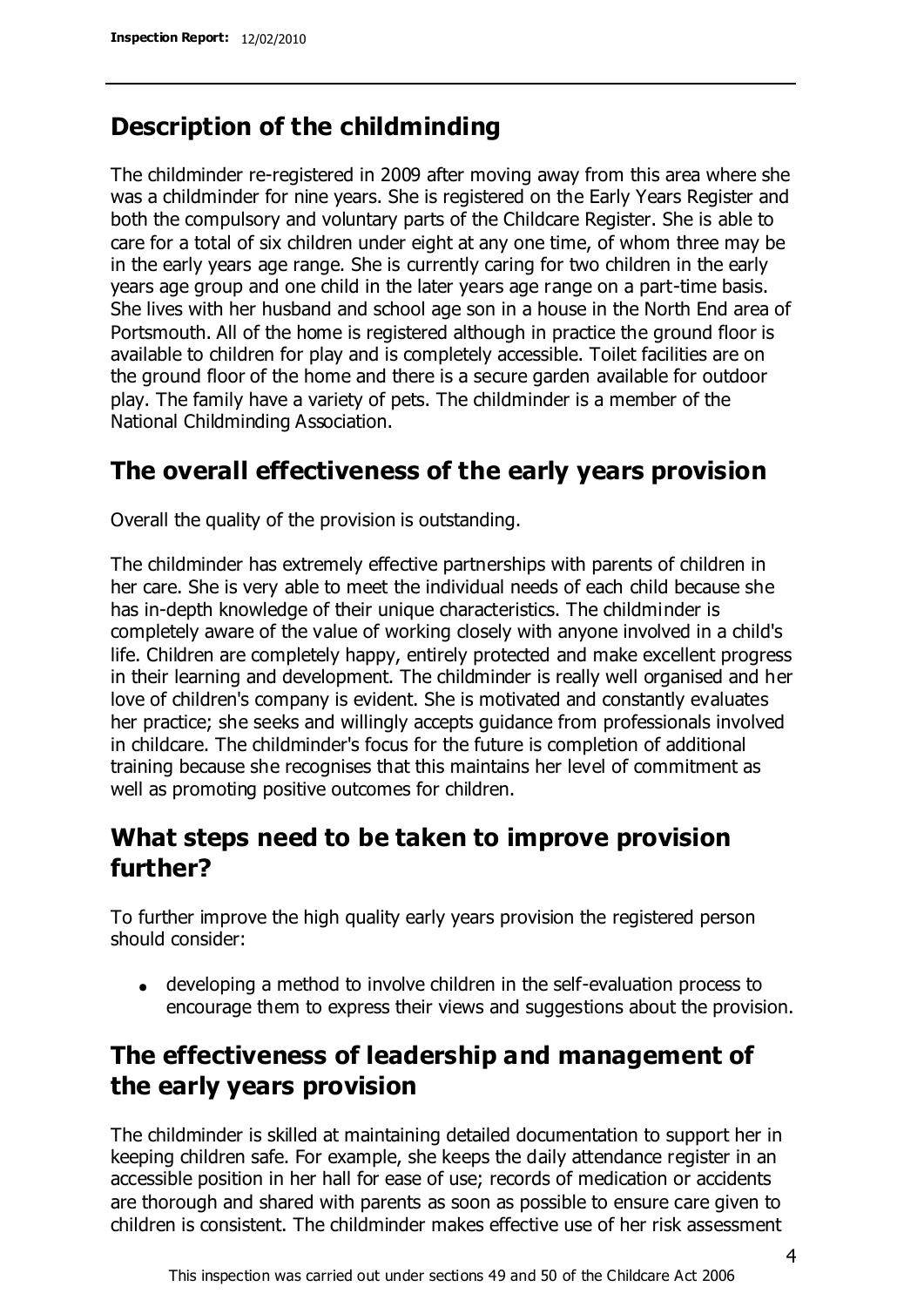to record changes that may affect the children, such as where the pavements are most treacherous in the ice and snow. The level of detail recorded shows that the childminder takes many precautions to promote children's welfare. She notes when individual boxes of toys are cleaned, such as the stickle bricks or animals, to ensure that none are missed and children always use resources which are in a clean, safe condition. The childminder's supervision of children is constant; she makes sure that she is always within sight or hearing of them. She checks the identity of visitors to her home and keeps records of these individuals. The childminder is keenly aware of her responsibility to safeguard children. She has excellent knowledge of child protection procedures and is confident in implementing these should she have concerns about a child in her care. She shares her policy on this topic with parents to explain her role and reassure them that children's safety and wellbeing is her highest priority.

The childminder is well qualified and very experienced in caring for young children. She has secure knowledge of the Early Years Foundation Stage and states that she is excited about this framework, believing that it offers an all round approach to providing a bright future for all children. The childminder is working towards becoming a member of an accredited childminding network again, having worked in this way prior to moving house. She aims to provide a high quality service, so finds self-evaluation useful as it allows her time to reflect on every aspect of her provision and act on any weakness, which would otherwise be un-noticed. To date she has altered her planning of activities, making this broader to allow her to change and adapt on a daily basis. This ensures she is able to respond to children's needs and requests, although the childminder does not yet include children's views in her self-evaluation process. The childminder's monitoring methods do help her to identify if changes to her environment, the daily routine or resources are required to ensure they are inclusive for all children. She undertakes training when necessary to enable her to meet an individual's needs, for example, by learning an additional language. The childminder wants to include parents and welcomes their involvement at every stage of their child's development. She completes a daily diary giving parents a detailed account of practical issues, such as meals or sleep times, as well as noting how children enjoyed an activity. The childminder then completes a monthly assessment of each child's progress in each of the six areas of learning; this is an effective system which ensures children develop exceptionally well. She gives these developmental records to parents every month and includes an overview of her assessment. She asks parents to comment on this, seeking their involvement in their child's learning and ensuring continuous progress. She also asks that parents comment on her service and is very happy to act on any reasonable requests for changes that benefit the children. The childminder shows sensitive understanding of the difficulties working parents face, and is clear that it is her role to support and value them as the most important individuals in a child's life. Parents state that the childminder puts them at ease and is prepared to give practical advice but never imposes her opinions. They value the range of activities and new experiences she offers their children and her ability to work in a professional but cheerful and caring way. The childminder is also pro-active in making relationships with others who work to deliver the Early Years Foundation Stage framework to minded children. She makes time to speak to key people at children's pre-school and works alongside them in helping children to progress.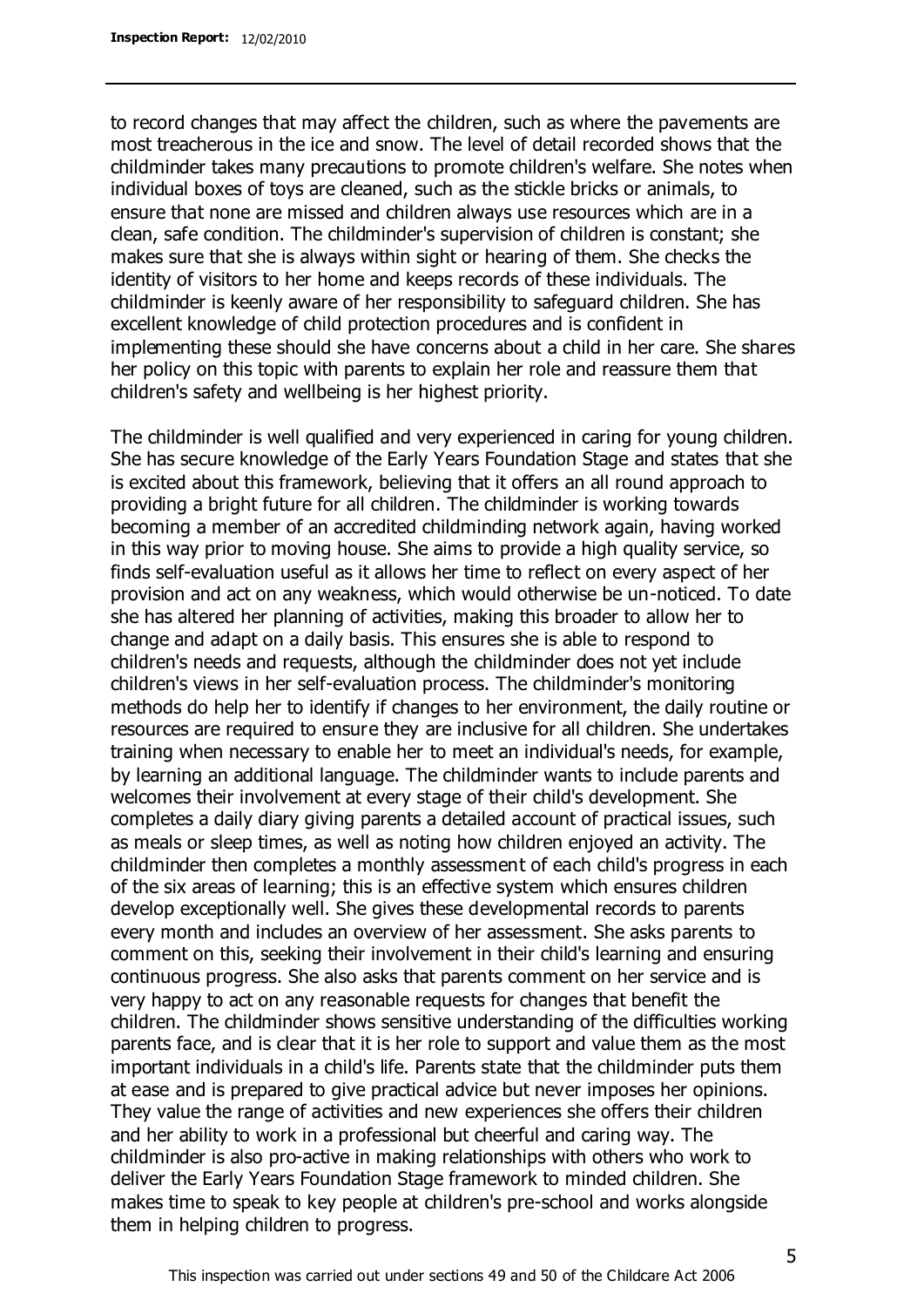The childminder's organisation of her home for the benefit of the children is superb. There are four easily accessed rooms for children's use, including a playroom, which contains an array of resources. These are very well labelled in stacking boxes or on low-level shelving; the room is decorated with children's photographs and colourful posters. Some of these remind children, for example, how important it is to wash hands, show respect and consideration for others or behave in a kind and considerate way. The childminder constantly reviews the display of children's toys to ensure they are accessible for all children and are well used. She makes good use of her resources to enable children of differing age and ability to play together, for example, young children sit in a Bumbo seat to play alongside older ones at an activity table. The childminder makes frequent use of a toy library to add to her resources, particularly when she needs items linking to a theme. For example, when covering the topic of health the childminder borrows a large model of a mouth and toothbrush to develop children's understanding of oral hygiene.

### **The quality and standards of the early years provision and outcomes for children**

Children experience wide ranging, exciting activities while in the childminder's care. They are very comfortable in the home; they hang up their own coats and remove shoes on arrival, familiar with the routine and home surroundings. Children often sing spontaneously as they play, showing how at ease they are. The childminder organises her day around children's needs and makes sure that favourite toys remain where children can use them at will. She is aware that children's play is purposeful and has meaning for them; they often return to continue activities begun the day before. The childminder supports them in whatever activity they choose, resulting in children who have excellent ability to concentrate and stick to a task. Children also have a real sense of fun, particularly during role-play where they confidently tell watching adults that the cat is a girl and not real, it is just 'pretend'. The childminder talks to children a great deal, giving them a wide vocabulary. She acknowledges young children's early attempts at communication and gives prompt attention so they are not discouraged. The activities and resources she provides spike their curiosity. For example, children get to see Triops fish and sea monsters develop in tanks in the kitchen. The childminder is prepared for children's questions about why Triops shed their skin; children are reassured to know that they outgrow their skin and need a new one to be able to grow bigger. The childminder is also prepared for children to be averse to some items, which they may find 'scary'. She gives children the choice, is happy to move these out of sight, and respects children's views.

Children show a great sense of trust in the childminder; they feel immediately secure when waking from a sleep as she cuddles them close and gives them plenty of affection. The childminder takes many precautions to keep children safe and foster this sense of security. For example, she uses an alarm to ensure she is never late collecting children from pre-school or school. She is very aware that children may feel uncertain and alone if she is one of the last to arrive. Within the home children have unrestricted, safe access to toilet and washing facilities; they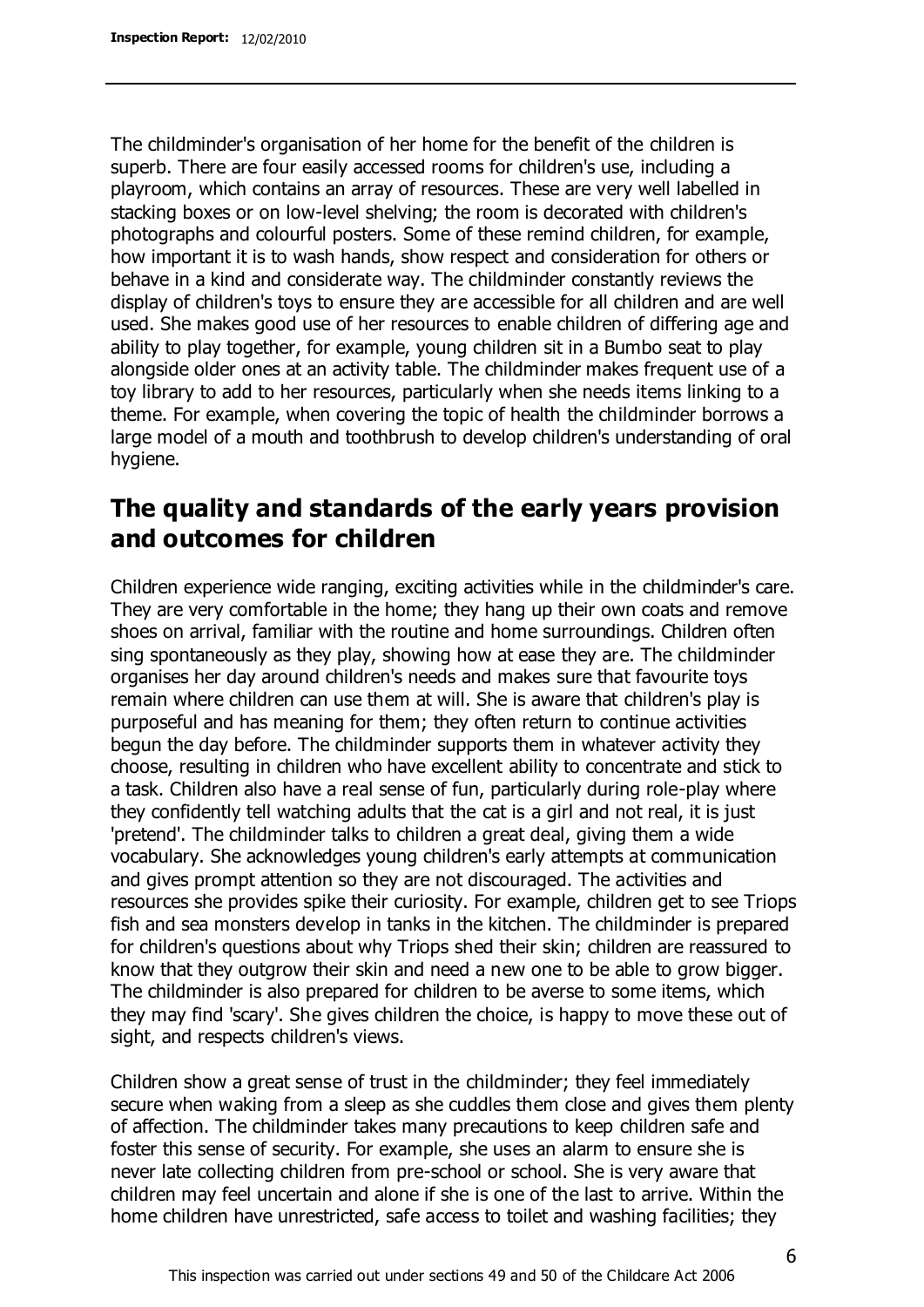are unable to close doors on their fingers and allowed to be as independent as possible. The childminder explains to children why things are dangerous, using language that they are comfortable with. Children practise evacuating the home on a regular basis; the childminder's records help her monitor that every child experiences this at some point. She is aware that some children may find this experience daunting, so helps them overcome their fear by giving them the responsibility of wearing the 'fire officer' badge that day.

Children are developing exceptional understanding of the importance of good diet as part of a healthy lifestyle. They enjoy well-balanced meals and snacks, often provided by parents, which the childminder serves under hygienic conditions. Her own hygiene practice is exemplary and children already demonstrate excellent understanding of the value of cleanliness to their own health. The childminder provides snacks or meals as and when children need these to maintain their energy levels throughout the day. She influences children's choice, guiding them towards savoury items before sweet. Children learn through activities which ingredients are most healthy for them, such as when they help the childminder prepare vegetables for a casserole. Children have daily opportunities for fresh air and exercise; the childminder has many resources for use in her garden and makes frequent use of local amenities.

The childminder demonstrates excellent understanding of her role to provide children with new experiences, and support and encouragement to make confident choices. She is always prepared to listen to children and consider their feelings; she encourages children to show care for other's feelings also. For example, she expects children to share and take turns. She organises events in larger groups, such as making pizza with other childminders and their children, so children become familiar with her expectations. The childminder also reassures children that it is their right to make a different decision to others, so long as they treat everyone with respect.

The childminder is enabling and prepares children very well for the future. She helps with their transition to school by giving them practical skills and confidence, for example, to dress and undress themselves. She engages children in lively, enjoyable conversations, often using rhymes such as 'cheese makes you sneeze'. This results in children who are very comfortable with using language to communicate and express their feelings. The childminder expects children to try to solve problems for themselves but is ready to intervene and support in a practical way, or by guiding children towards achieving the task themselves.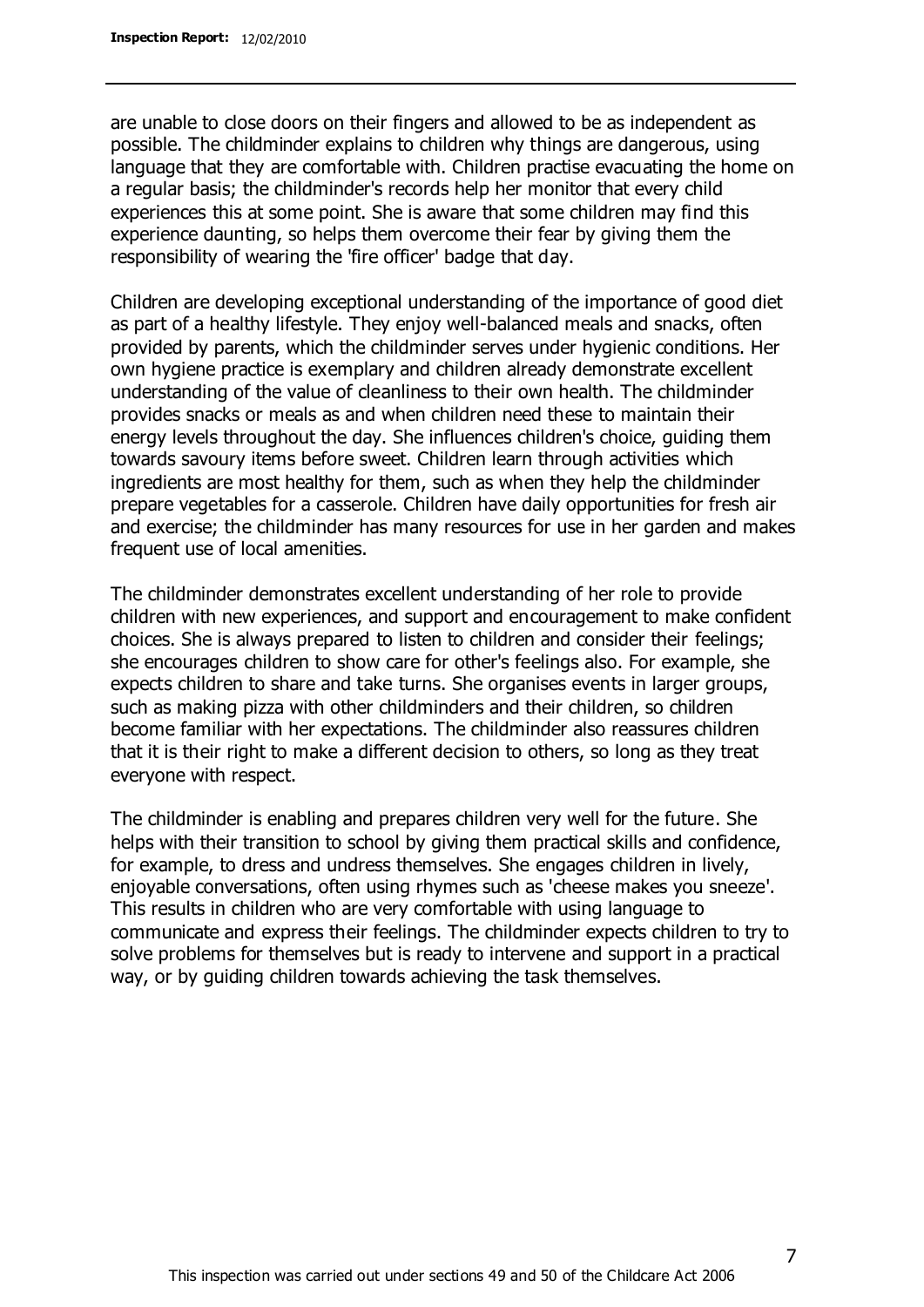## **Annex A: record of inspection judgements**

#### **The key inspection judgements and what they mean**

Grade 1 is Outstanding: this aspect of the provision is of exceptionally high quality Grade 2 is Good: this aspect of the provision is strong Grade 3 is Satisfactory: this aspect of the provision is sound Grade 4 is Inadequate: this aspect of the provision is not good enough

#### **The overall effectiveness of the early years provision**

| How well does the setting meet the needs of the<br>children in the Early Years Foundation Stage? |  |
|--------------------------------------------------------------------------------------------------|--|
| The capacity of the provision to maintain continuous                                             |  |
| improvement                                                                                      |  |

#### **The effectiveness of leadership and management of the early years provision**

| How effectively is the Early Years Foundation Stage led                                         |  |
|-------------------------------------------------------------------------------------------------|--|
| and managed?                                                                                    |  |
| The effectiveness of leadership and management in embedding<br>ambition and driving improvement |  |
| The effectiveness with which the setting deploys resources                                      |  |
| The effectiveness with which the setting promotes equality and                                  |  |
| diversity                                                                                       |  |
| The effectiveness of safeguarding                                                               |  |
| The effectiveness of the setting's self-evaluation, including the                               |  |
| steps taken to promote improvement                                                              |  |
| The effectiveness of partnerships                                                               |  |
| The effectiveness of the setting's engagement with parents and                                  |  |
| carers                                                                                          |  |

#### **The quality of the provision in the Early Years Foundation Stage**

The quality of the provision in the Early Years Foundation Stage | 1

#### **Outcomes for children in the Early Years Foundation Stage**

| <b>Outcomes for children in the Early Years Foundation</b>    |  |
|---------------------------------------------------------------|--|
| <b>Stage</b>                                                  |  |
| The extent to which children achieve and enjoy their learning |  |
| The extent to which children feel safe                        |  |
| The extent to which children adopt healthy lifestyles         |  |
| The extent to which children make a positive contribution     |  |
| The extent to which children develop skills for the future    |  |

Any complaints about the inspection or report should be made following the procedures set out in the guidance available from Ofsted's website: www.ofsted.gov.uk